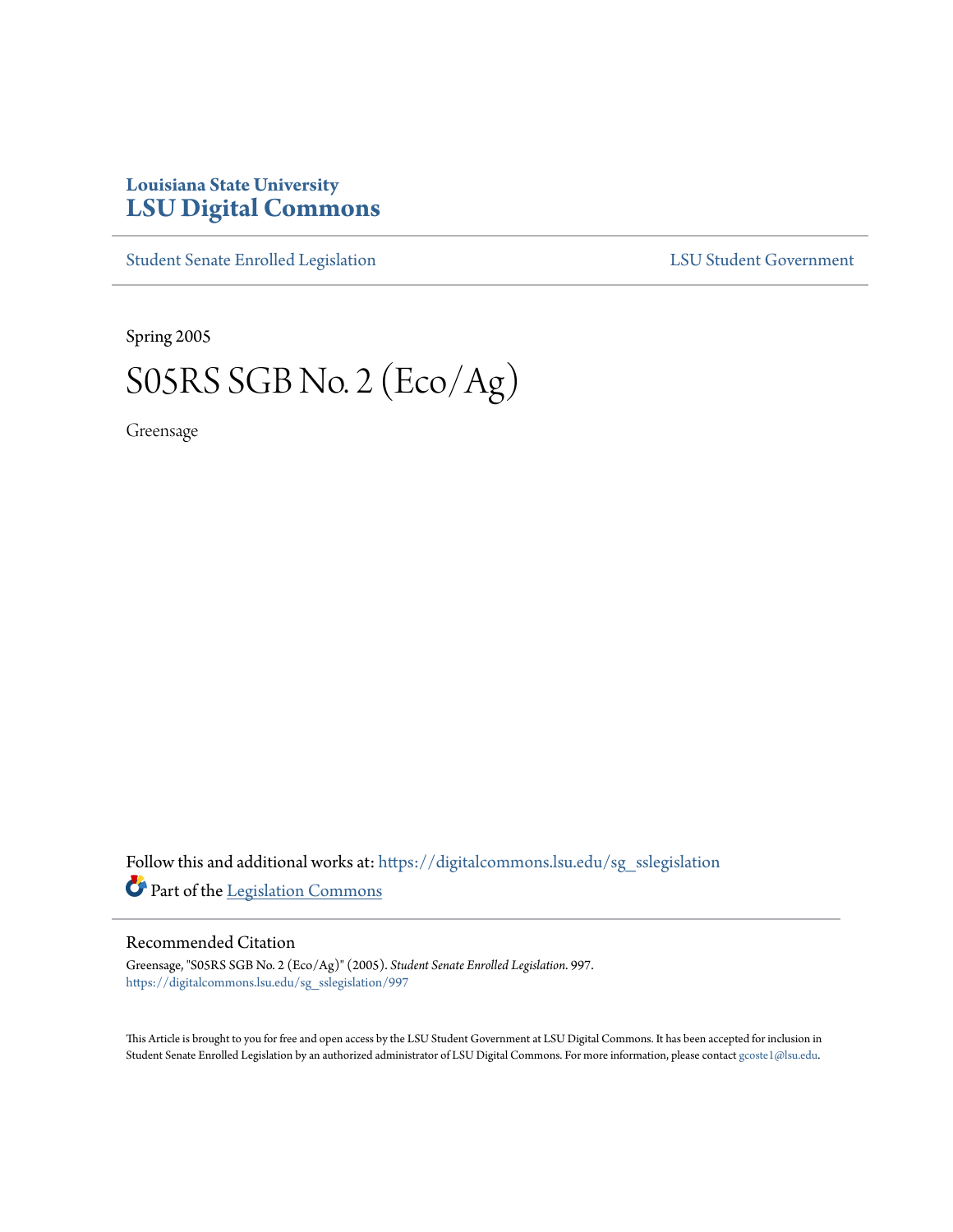| STUDENT GOVERNMENT              | <b>ENROLLED</b>                                                        |
|---------------------------------|------------------------------------------------------------------------|
| LOUISIANA STATE UNIVERSITY      |                                                                        |
| <b>STUDENT SENATE</b>           |                                                                        |
| So <sub>5</sub> RS              |                                                                        |
| SGB No. 2                       |                                                                        |
| <b>SENATOR GREENSAGE</b><br>BY: |                                                                        |
|                                 | A BILL                                                                 |
|                                 | TO APPROPRIATE TWO THOUSAND ONE HUNDRED DOLLARS (\$2,100.00) TO THE    |
|                                 | SCHOOL OF HUMAN ECOLOGY IN THE COLLEGE OF AGRICULTURE FOR THE PURCHASE |
|                                 | AND INSTALLATION OF WALL-MOUNTED INDUSTRIAL PRESSING STATIONS          |
|                                 |                                                                        |
| PARAGRAPH 1:                    | WHEREAS, THE APPAREL DESIGN CONCENTRATION IN THE                       |
|                                 | TEXTILES AND APPAREL CURRICULUM IN THE COLLEGE OF                      |
|                                 | AGRICULTURE HAS EXPERIENCED MAJOR AND SIGNIFICANT                      |
|                                 | GROWTH IN THE PAST FIVE YEARS, AND                                     |
| <b>PARAGRAPH 2:</b>             | WHEREAS, THIS GROWTH HAS PLACED CONSIDERABLE STRAIN ON                 |
|                                 | <b>EXISTING RESOURCES, AND</b>                                         |
| <b>PARAGRAPH 3:</b>             | WHEREAS, THIS FACILITY IS USED BY EVERY STUDENT IN THIS                |
|                                 | CURRICULUM AND IS THE ONLY ONE OF ITS KIND AVAILABLE AT                |
|                                 | LSU, AND                                                               |
| PARAGRAPH 4:                    | WHEREAS, THE FREE-STANDING IRONING BOARDS CURRENTLY                    |
|                                 | POSE A SAFETY RISK TO STUDENTS USING THEM BY BLOCKING                  |
|                                 | DOORWAYS AND TRAFFIC PATHS, AND PRESENT A DANGER TO                    |
|                                 | STUDENTS WHEN OUTFITTED WITH HOT IRONS AND                             |
|                                 | OUTSTRETCHED ELECTRICAL CORDS, AND                                     |
| PARAGRAPH 5:                    | WHEREAS, THE RESULT OF THESE ENHANCEMENTS WOULD BE AN                  |
|                                 | INCREASE IN STUDENT WORKSPACE AND A SAFER AND MORE                     |
|                                 | EFFICIENT LABORATORY, AND                                              |
| PARAGRAPH 6:                    | WHEREAS, THIS PROPOSAL FOR FUNDING WAS APPROVED FOR                    |
|                                 | SUBMISSION BY THE FOLLOWING INDIVIDUALS: YVONNE                        |
|                                 | MARQUETTE, INSTRUCTOR OF TEXTILES, APPAREL, DESIGN, AND                |
|                                 | MERCHANDISING; BONNIE BELLEAU, PH.D., PROFESSOR AND                    |
|                                 | DIVISION HEAD; ROY MARTIN, DIRECTOR OF THE SCHOOL OF                   |
|                                 | HUMAN ECOLOGY; AND KENNETH KOONCE, DEAN OF THE                         |
|                                 | COLLEGE OF AGRICULTURE,                                                |
| <b>PARAGRAPH 7:</b>             | THEREFORE, BE IT ENACTED THAT THE STUDENT                              |
|                                 | GOVERNMENT OF LOUISIANA STATE UNIVERSITY                               |
|                                 | AND AGRICULTURAL AND MECHANICAL COLLEGE                                |
|                                 | HEREBY APPROPRIATES TWO THOUSAND ONE HUNDRED DOLLARS                   |
|                                 | (\$2,100.00) TO THE SCHOOL OF HUMAN ECOLOGY IN THE                     |
|                                 | COLLEGE OF AGRICULTURE FOR THE PURCHASE AND                            |
|                                 | INSTALLATION OF WALL-MOUNTED INDUSTRIAL PRESSING                       |
|                                 | STATIONS, AND                                                          |
| <b>PARAGRAPH 8:</b>             | BE IT FURTHER ENACTED THAT THIS BILL SHALL TAKE                        |
|                                 | EFFECT UPON PASSAGE BY A THREE-FOURTHS $(3/4)$ VOTE OF THE             |
|                                 | LSU STUDENT SENATE AND SIGNATURE BY THE PRESIDENT,                     |
|                                 | UPON LAPSE OF TIME FOR PRESIDENTIAL ACTION, OR OF VETOED               |
|                                 | BY THE PRESIDENT AND SUBSEQUENTLY APPROVED BY THE                      |
|                                 | SENATE, ON THE DATE OF SUCH APPROVAL, AND                              |
| <b>PARAGRAPH 9:</b>             | BE IT FURTHER ENACTED THAT ALL MONIES NOT                              |
|                                 |                                                                        |
|                                 | EXPENDED BY THE END OF THE 2005 SPRING ACADEMIC                        |
|                                 | SEMESTER WILL REVERT TO THE SENATE GENERAL                             |
|                                 | CONTINGENCY, AND, SHOULD ANY PROVISION OF ARTICLE VI                   |
|                                 | SECTIONS 14 THROUGH 17 OF THE STUDENT GOVERNMENT                       |